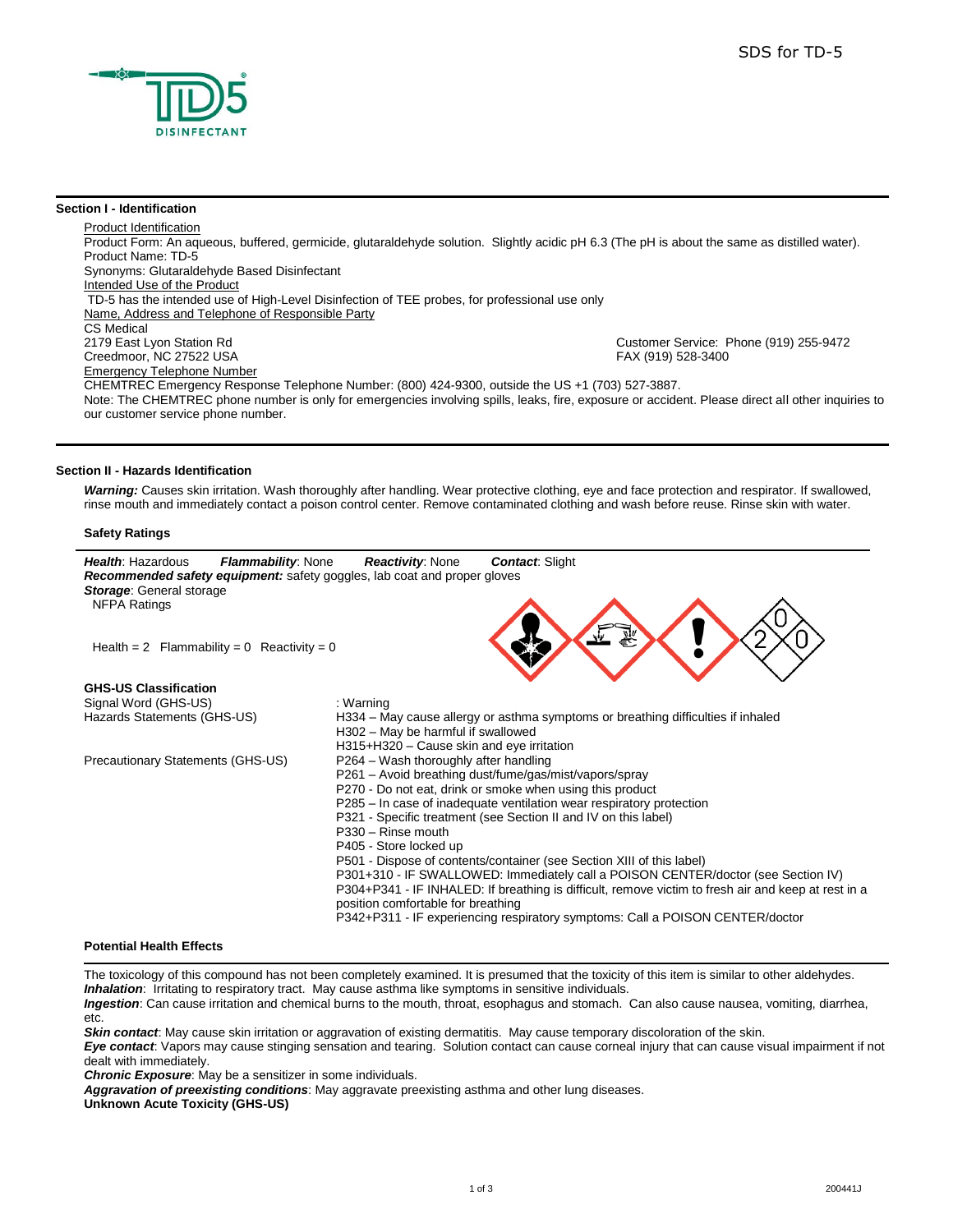No data available

| Ingredients                                                               | CAS#      | <b>OSHA Pel</b> | <b>ACGIH TLV</b> | <b>Other Limits</b> | $%$ w/v |
|---------------------------------------------------------------------------|-----------|-----------------|------------------|---------------------|---------|
| Glutaraldehyde                                                            | 111-30-8  | $0.2$ ppm       | $0.05$ ppm       | None                | 2.65%   |
| Water (inactive)                                                          | 7732-18-5 | Not established | Not established  | None                | 93.80%  |
| proprietary buffers,<br>proprietary surfactants,<br>proprietary defoamers | n/a       | n/a             | n/a              | None                | 3.55%   |

#### **Section IV - First Aid Measures**

*First-aid Measures after Inhalation*: Remove from source of exposure and get medical attention for any breathing difficulty.

Note to Physician: Probable mucosal damage from oral exposure may contraindicate gastric lavage.

*First-aid Measures after Skin Contact*: Remove contaminated clothing and wash affected area with soap and water. Get medical advice if irritation develops. Wash or discard contaminated clothing before reuse.

*First-aid Measures after Eye Contact*: Immediately flush thoroughly with running water for at least 15 minutes. Get immediate medical advice. *First-aid Measures after Ingestion*: Rinse mouth and immediately contact a poison control center.

**Indication of Any Immediate Medical Attention and Special Treatment Needed**

If exposed or concerned, get medical advice and attention. If medical advice is needed, have product container or label at hand.

#### **Section V - Fire Fighting Measures**

*Suitable Extinguishing Media:* Any means suitable for surrounding fire*. Unsuitable Extinguishing Media:* N/A Advice for Firefighters: Exercise caution when fighting any chemical fire. Use water spray of fog for cooling exposed containers. Remove containers from fire area if this can be done without risk. Do not breathe fumes from fires or vapors from decomposition. Do not enter fire area without proper protective equipment, including respiratory protection. Pyrolysis will release carbon monoxide

*Special Hazards: Flash point*: Not applicable. *Flammable Limits*: Not applicable. *Fire:* Not normally a fire hazard.

*Explosion*: Not Normally an explosion hazards. *Fire Extinguishing Media*: Any means suitable for surrounding fire. *Special information*: Pyrolysis will release carbon monoxide.

#### **Section VI - Accidental Release Measures**

Wear appropriate protective gear such as gloves, apron, protective eyewear and respirator. Absorb with a suitable absorbent (such as paper towels) and store in a suitable container for disposal. Large spills may be neutralized with sodium bisulfite (about 230 g/gallon), glycine or ammonia.

#### *Non-Emergency Personnel*

Protective Equipment: Use appropriate personal protective equipment (PPE).

Emergency Procedures: Evacuate unnecessary personnel. Stop leak and clean up released material if safe to do so.

#### *Emergency Personnel*

Protective Equipment: Equip cleanup crew with protective equipment.

Emergency Procedures: Eliminate ignition sources. Ventilate area. Upon arrival at the scene, a first responder is expected to recognize the presence of hazardous goods, protect oneself and the public, secure the area, and call for the assistance of trained personnel as soon as conditions permit.

#### *Environmental Precautions*

#### See Section XIII- Disposal

*Methods and Materials for Containment and Cleaning Up*

See Section VI (Accidental Release Measures) and Section XIII (Disposal)

#### **Section VII - Handling and Storage**

Store in a closed container at controlled room temperature, 59°F to 86°F (15°C to 30°C). Solution that is being reused should be stored in a tightly closed container and used in a room with adequate ventilation (i.e. at least ten changes of air per hour).

*Precautions for Safe Handling:* Do not handle until all safety precautions have been read and understood. Wash hands and other exposed areas with mild soap and water before eating or drinking. Do not get in eyes, on skin, or on clothing. Do not breathe mist, spray, or vapors. Handle empty containers with care because they may still present a hazard. Use appropriate personal protective equipment (PPE).

#### **Section VIII - Exposure Control/Personal Protection**

*Airborne Exposure Limits*: See section III

*Ventilation System*: Use appropriate ventilation. If the vapor is irritating to the eyes and nose the threshold limit value is probably exceeded and additional ventilation may be needed. When required, Refer to the ACGIH document, "Industrial Ventilation, a Manual of Recommended Practices" for details about ventilation.

| Ingredients | CAS # | <b>OSHA Pel</b> | <b>ACGIH TLV</b> |
|-------------|-------|-----------------|------------------|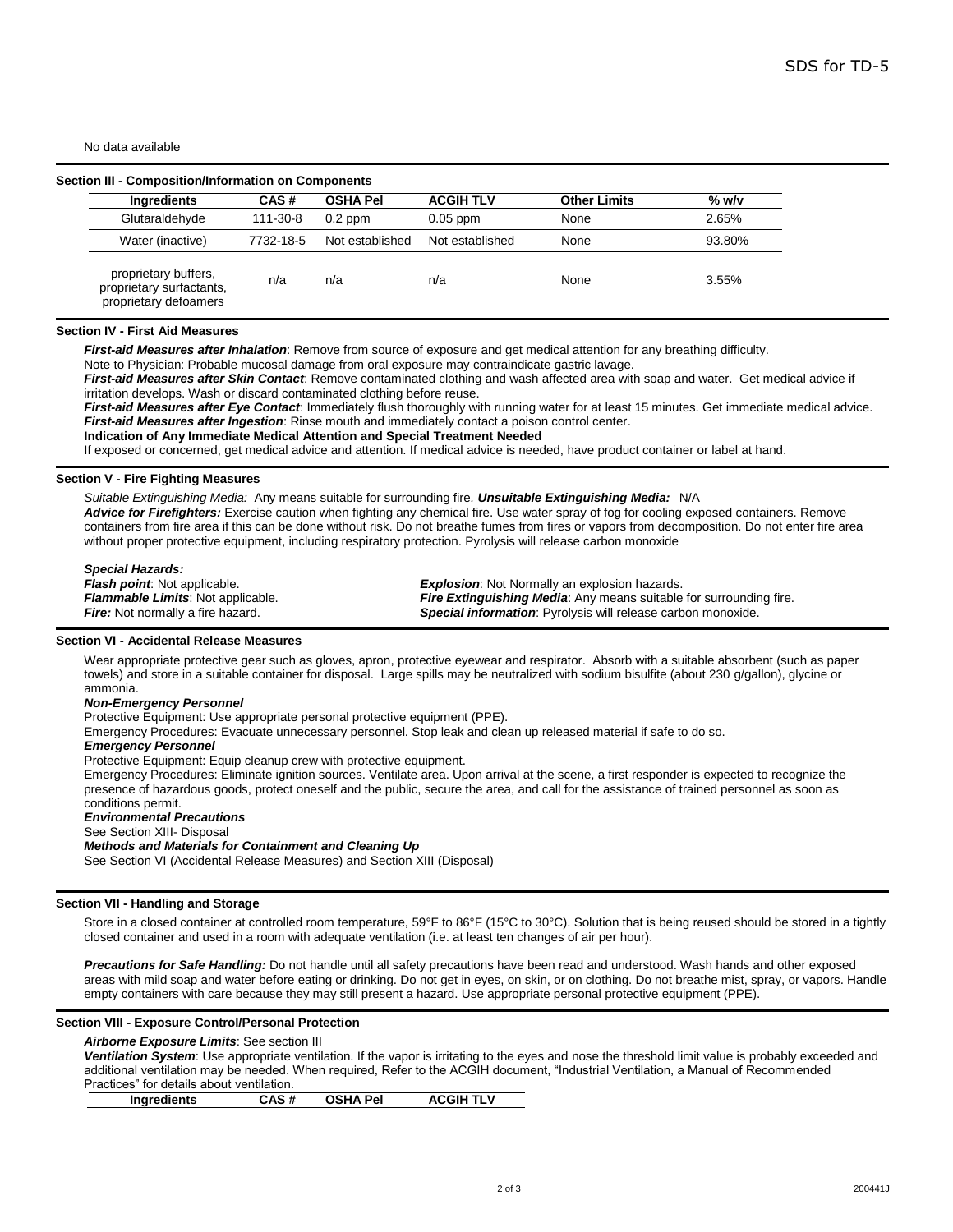| Glutaraldehyde<br>$0.05$ ppm<br>111-30-8<br>$0.2$ ppm |
|-------------------------------------------------------|
|-------------------------------------------------------|

**Personal Respirator**: Not required unless the threshold limit value for glutaraldehyde is exceeded. In case of emergency, or when exposure levels are unknown, use a half face or full face respirator that is NIOSH approved with organic vapor cartridges. *Skin protection*: Chemical resistant gloves are recommended. Latex gloves are not impervious to glutaraldehyde and are not as appropriate as nitrile gloves.

*Eye Protection*: Laboratory safety goggles, safety glasses or face shield are required.

#### **Section IX - Physical and Chemical Properties**

**Boiling Point:** 100°C **Density: Density:** About 1.01 g/ml<br>**Vapor pressure** (mm Hq): 18 @ 20°C **Density:** *Density:* **About 1.01 g/ml** *Vapor pressure* (mm Hg): 18 @ 20°C *Vapor Density* (air = 1): 0.6 *Solubility*: Infinitely miscible with water *Appearance and Odor:* A clear, yellowish liquid with the characteristic odor of glutaraldehyde. Flash Point: : Not Applicable Auto-ignition Temperature: : Not Applicable Decomposition Temperature: : Not Applicable Flammability (solid, gas): : Not Applicable pH: 5.9 -6.3 Freezing Point: 0°C Partition coefficient: n-octanol/water: Not Applicable Viscosity: 1 cSt

#### **Section X - Stability and Reactivity**

**Stability: Freezes at low temperature.** *Hazardous Decomposition Products*: Nothing unusual. *Hazardous polymerization*: Will not occur. *Incompatibilities*: Nothing unusual. *Conditions to avoid*: Excessive cold/heat and light. High pH catalyses an aldol type polymerization that is exothermic but not expected to be violent.

#### **Section XI - Toxicological Information**

*Toxicity:* The chronic toxicity of this product is unknown but may include sensitization in sensitive individuals. The toxic effects of glutaraldehyde are believed to be the result of its ability to cross link proteins, which is the same property responsible for its antimicrobial effect. The manufacturer is unaware of any target organ toxicity.

*Mutagenicity:* CS Medical is unaware of any evidence that the product is mutagenic or teratogenic. However the effects of these products, glutaraldehyde based disinfectants, are not well investigated and we recommend that pregnant customers use an abundance of caution with these products.

Oral LD50 for rats = 134 mg/kg for pure glutaraldehyde

Oral LD50 for mouse = 100 mg/kg for pure glutaraldehyde

*Cancer lists:*

TD-5 is not a carcinogen or suspected carcinogen.

| --<br>Ingredient                                    | . .<br>Known<br>"unoɑenicitv<br>Car | <b>NITD?</b><br>N. | $\cdots$ Anticinated C | <b>IARC</b><br>Category |
|-----------------------------------------------------|-------------------------------------|--------------------|------------------------|-------------------------|
| $\sim$<br>18061.00<br>$+$<br>/utaraldenyاف<br>v u u | Nr<br>้                             | <b>NC</b>          | .NG                    | None                    |

#### **Section XII - Ecological Information**

*Environmental Fate:* Biodegradable, TD-5 is biodegradable when diluted to a level such that it is not microbiocidal. *Environmental Toxicity:* Hazardous to fish.

#### **Section XIII - Disposal**

Normally not restricted but local governments may restrict the amounts of aldehydes that can be flushed down the drain. In localities where drain disposal is restricted the product may often be neutralized with glycine or sodium bisulfite and then flushed down drain. Ensure compliance with all government regulation.

### **Section XIV - Transportation information**

Not Regulated.

#### **Section XV - Regulatory Information**

| <b>Chemical Inventory Status</b>                    |             |    |  |  |
|-----------------------------------------------------|-------------|----|--|--|
| Ingredient                                          | <b>TSCA</b> | EC |  |  |
| Yes<br>Glutaraldehyde<br>Yes                        |             |    |  |  |
| <b>Federal, State and International Regulations</b> |             |    |  |  |

|                                                             | <b>SARA 302</b> |           | <b>SARA 313</b> |          | <b>RCRA</b> | <b>TSCA</b> |
|-------------------------------------------------------------|-----------------|-----------|-----------------|----------|-------------|-------------|
| Inaredient                                                  | <b>RQ</b>       | TPQ       | List            | Category | 261.33      | 8(D)        |
| Glutaraldehvde                                              | <b>No</b>       | <b>No</b> | <b>No</b>       | No       | No          | <b>No</b>   |
| Chemical Weapons Conventions: No TSCA 12(b): No<br>CDTA: No |                 |           |                 |          |             |             |
| SARA 311/312: Acute: None, Chronic: None                    |                 |           |                 |          |             |             |

#### **Section XVI - Other Information**

This information is believed to be correct but is not warranted as such, nor does it purport to be all-inclusive. Prepared by: K.A. Last Reviewed: January 10, 2019.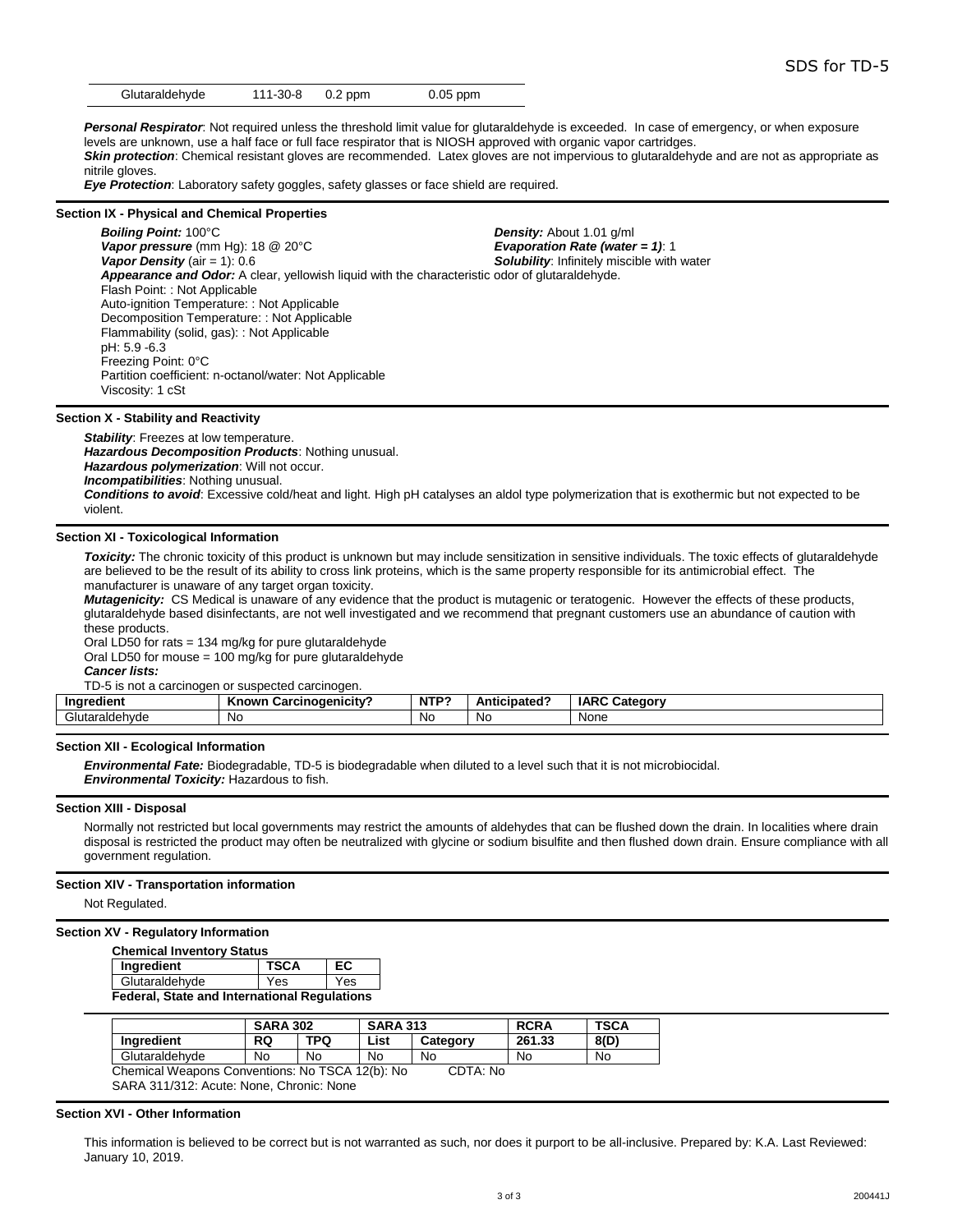

**Chemical Family:** 

**Trade Name and Synonyms: TD-5®** high-level disinfectant 2.65% Solution

**Formula:**

 O O  $\,$ II II<br>H-C-CH2-CH2-CH2-C-H

**Chemical Name and Synonyms:**Glutaraldehyde or 1,5 Pentanedial **CAS No.:** 

## **GENERAL INFORMATION**

**TD-5®** high-level disinfectant is a **SINGLE USE** high-level disinfectant to be used **EXCLUSIVELY** in the **TD 100®** disinfector or **TEEClean®** cleaner disinfector for the high-level disinfection of TEE ultrasound probes. Review this information and the Operator and Installation Manual for the **TD 100®** disinfector or **TEEClean®** cleaner disinfector prior to use. Contact CS Medical with any questions about the use of **TD-5®** high-level disinfectant or the **TD 100®** disinfector or **TEEClean®** cleaner disinfector

## **WARNING!**

DO NOT ATTEMPT TO MANUALLY OPEN A SEALED CONTAINER OF **TD-5®** HIGH-LEVEL DISINFECTANT

 $\Delta$  DO NOT USE **TD-5®** HIGH-LEVEL DISINFECTANT AFTER THE EXPIRY DATE PRINTED ON CONTAINER LABEL

**TD-5®** CAUSES SKIN IRRITATION. CAUSES SERIOUS EYE IRRITATION. WEAR PROTECTIVE GLOVES/PROTECTIVE CLOTHING/EYE PROTECTION/FACE PROTECTION.

 $\Delta$  do not substitute other products for TD-5<sup>®</sup> High-level disinfectant.

DO NOT USE A LEAKING CONTAINER OF **TD-5®** HIGH-LEVEL DISINFECTANT.

INSPECT THE **TD-5<sup>®</sup>** HIGH-LEVEL DISINFECTANT SHIPPING BOX AND CONTAINER.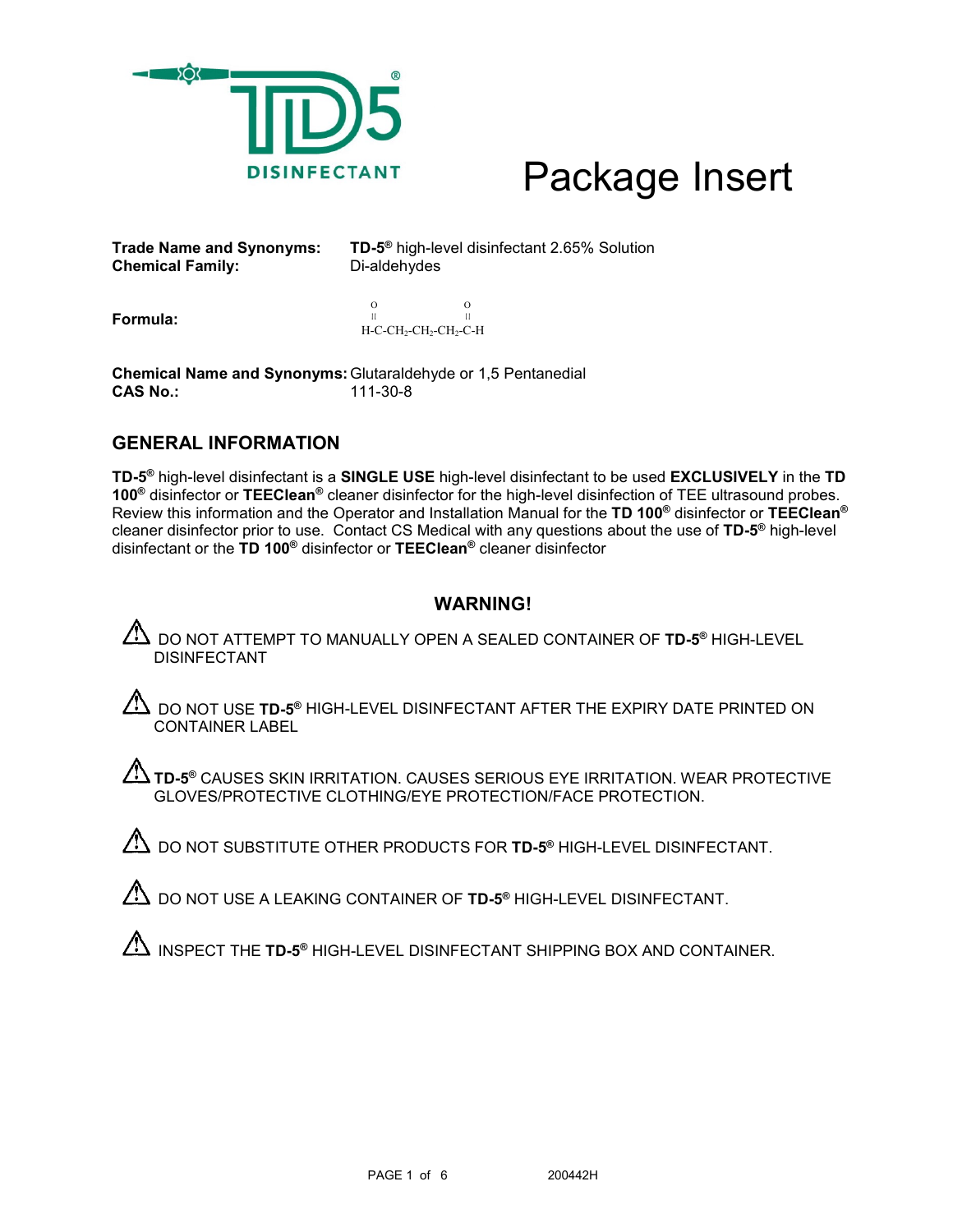

## **DISPOSAL OF LEAKING TD-5® CONTAINER**

**One Bottle:**

- 1. Put on personal protective equipment. This includes nitrile gloves, chemically resistant gown or apron, and chemical goggles.
- 2. Remove leaking bottle from box, sprinkle area with neutralizer (glycine  $(\sim 10 \text{ g/l})$ , or Glycinex<sup>TM</sup> Neutralizer (~10 gr/liter), allowing 5 minutes contact for neutralization) and solidifier. Rinse under running cold water.
- 3. Fill sink with cold water, submerge bottle and pierce aluminum foil. By gently squeezing bottle under water, flush out all the disinfectant.
- 4. Drain sink, and thoroughly rinse sink and bottle.
- 5. Discard bottle following procedures for clean plastic/paper waste.

## **More Than One Bottle:**

- 1. Increase ventilation use fans, open doors etc.
- 2. Put on personal protective equipment. This includes nitrile gloves, chemically resistant gown or apron, and a full-face respirator with organic vapor cartridges.
- 3. Remove boxes to large rinse area (floor drain or large sink). Liberally sprinkle neutralizer (glycine  $(\sim 10 \text{ g/l})$ , or Glycinex<sup>TM</sup> Neutralizer ( $\sim 10$  gr/liter) and solidifier on any spilled disinfectant.
- 4. Rinse with at least 20 gallons of cold water (2-3 minutes of open faucet).
- 5. Fill sink with cold water.
- 6. Remove individual bottle, submerge bottle in water and pierce aluminum foil. By gently squeezing bottle under water, flush out all the disinfectant.
- 7. Drain sink and thoroughly rinse sink and bottle.
- 8. Place cap on empty bottle and discard bottle following procedures for clean plastic/paper waste.

## **In "No Water Available" Area:**

- 1. Increase ventilation to area open truck doors or warehouse doors, use fans. Liberally sprinkle neutralizer (glycine (~10 g/l), or Glycinex™ Neutralizer (~10 gr/liter) and solidifier over spill.
- 2. Put on personal protective equipment. This includes nitrile gloves, chemically resistant gown or apron, and a full-face respirator with organic vapor cartridges.
- 3. Seal boxes with containers into plastic bag(s) and take to a water source. Then follow steps 4-8 above.

## **KEY FACTS/MODE OF ACTION**

**TD-5®** high-level disinfectant solution is a slightly acid (pH 6.3) aqueous solution of glutaraldehyde which also contains a non-ionic surfactant, a silicone antifoam, and a corrosion inhibitor. Glutaraldehyde is the sole active ingredient (26.5g/l). Biocidal properties of glutaraldehyde solutions derive from the ability of the aldehyde groups to react with the amino groups of proteins. Like most aldehydes, glutaraldehyde monomers in aqueous solution are in equilibrium with various types of polymers, aldo-condensates and oxidized molecules. However, it is the monomer in glutaraldehyde, which is mainly responsible for any cidal action. Contrary to acid glutaraldehyde, alkaline solutions have a strong tendency to polymerize under the influence of heat or time. At equal concentration, the initial rate of kill is quicker for the alkaline glutaraldehyde. However, the drop in concentration is also faster.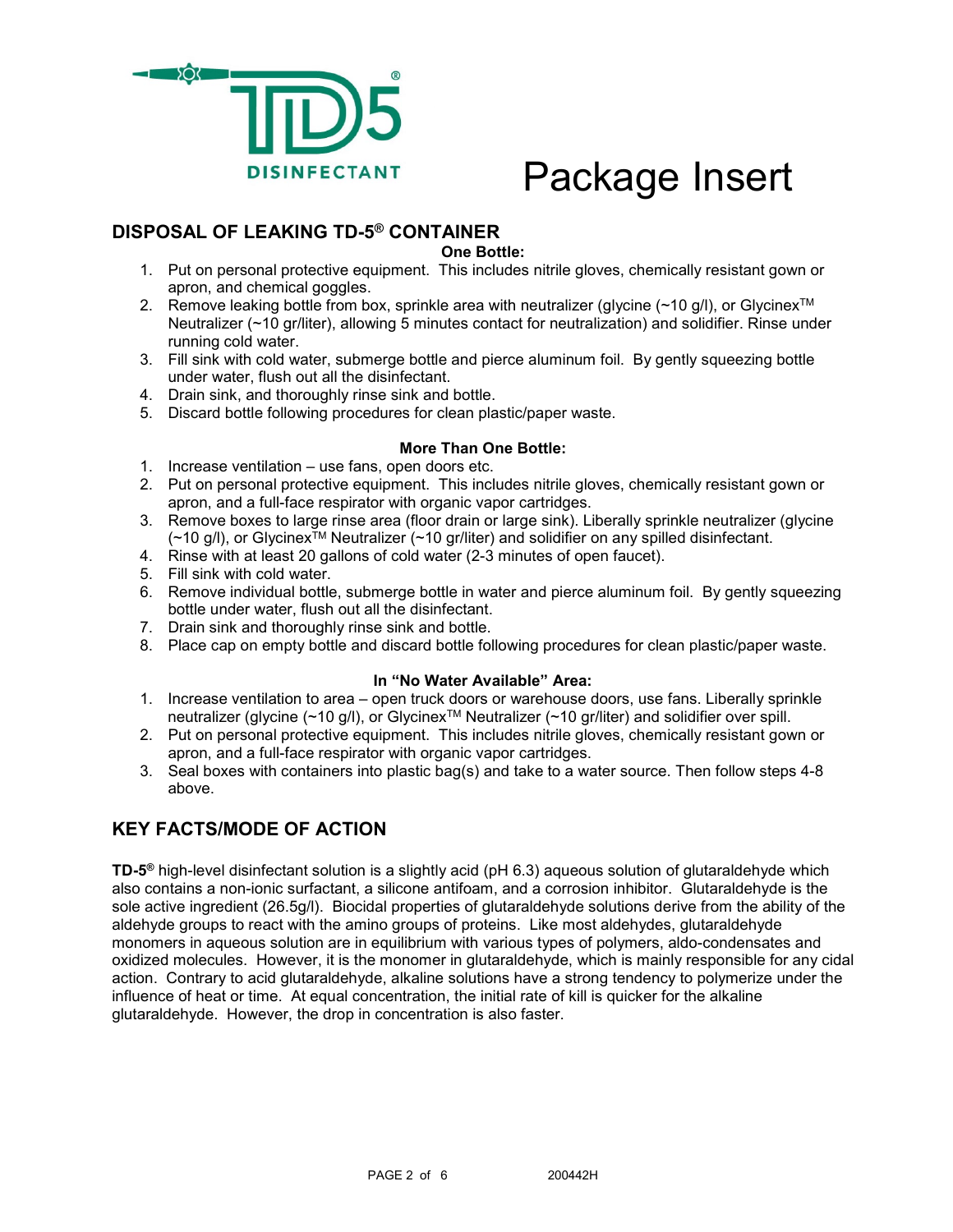

## **INDICATIONS FOR USE**

The **TD-100®** disinfector or **TEEClean®** cleaner disinfector is designed to provide high-level disinfection of Transesophageal (TEE) probes. The system can use the **TD-5®** disinfectants, which are designed to be used only with the **TD-100®** disinfector or **TEEClean®** cleaner disinfector. The disinfectant bottles cannot be reused in the system.

**TD-5®** disinfectant is intended for use as single use high-level disinfectants to be used exclusively in the **TD-100®** disinfector or **TEEClean®** cleaner disinfector for the high-level disinfection of TEE ultrasound probes.

**TD-5®** high-level disinfectant and **TD-100®** disinfector or **TEEClean®** cleaner disinfector is intended for use by qualified individuals trained in its use.

**TD-5®** disinfectant should be used with the following contact conditions in the **TD-100®** disinfector or TE**EClean®** cleaner disinfector:

| High-level disinfectant | Time      | <b>Temperature</b>          | Minimum Recommended<br>Concentration |
|-------------------------|-----------|-----------------------------|--------------------------------------|
| TD-5®                   | 5 minutes | $38^{\circ} - 40^{\circ}$ C | 1.7% glutaraldehyde                  |

## **Microbial Activity**

The following table indicates the spectrum of activity as demonstrated by testing of **TD-5®** high-level disinfectant.

| <b>Bacteria</b>          |                                | Fungi          | <b>Viruses</b>    |                      |
|--------------------------|--------------------------------|----------------|-------------------|----------------------|
| <b>Spores</b>            | Vegetative<br><b>Organisms</b> |                | Non-enveloped     | Enveloped            |
| <b>Bacillus subtilis</b> | Staphylococcus                 | Trichophyton   | Poliovirus Type 3 | Respiratory          |
|                          | aureus                         | mentagrophytes |                   | Syncytial virus      |
| Clostridium              | Salmonella                     |                | Rhinovirus Type   | Cytomegalovirus      |
| sporogenes               | choleraesuis                   |                | 1А                |                      |
|                          | Pseudomonas                    |                | Rotavirus Type    | Influenza virus Type |
|                          | aeruginosa                     |                | <b>WA</b>         | $A$ (PR)             |
|                          | Mycobacterium                  |                | Coxsackievirus B- | Herpes simplex,      |
|                          | bovis                          |                | 6                 | Types 1 and 2        |

## **Directions for Use**

- 1. TEE probe preparation- Probes should be bedside cleaned and manually cleaned and dried using the recommendations of the TEE probe manufacturer prior to processing in the **TD 100®** disinfector or **TEEClean®** cleaner disinfector. Blood and other body fluids must be thoroughly cleaned from surfaces before introducing TEE Probe into the **TD 100®** disinfector or **TEEClean®** cleaner disinfector. Always follow the probe manufacturer's instructions.
- 2. Initiate **TD 100®** disinfector or **TEEClean®** cleaner disinfector sequence as described in the Operator and Installation Manual.
- 3. When the **TD 100®** disinfector or **TEEClean®** cleaner disinfector display indicates, load **TD-5®** bottle as follows: open the disinfectant door on the top of the disinfector. Remove the cap from the **TD-5®**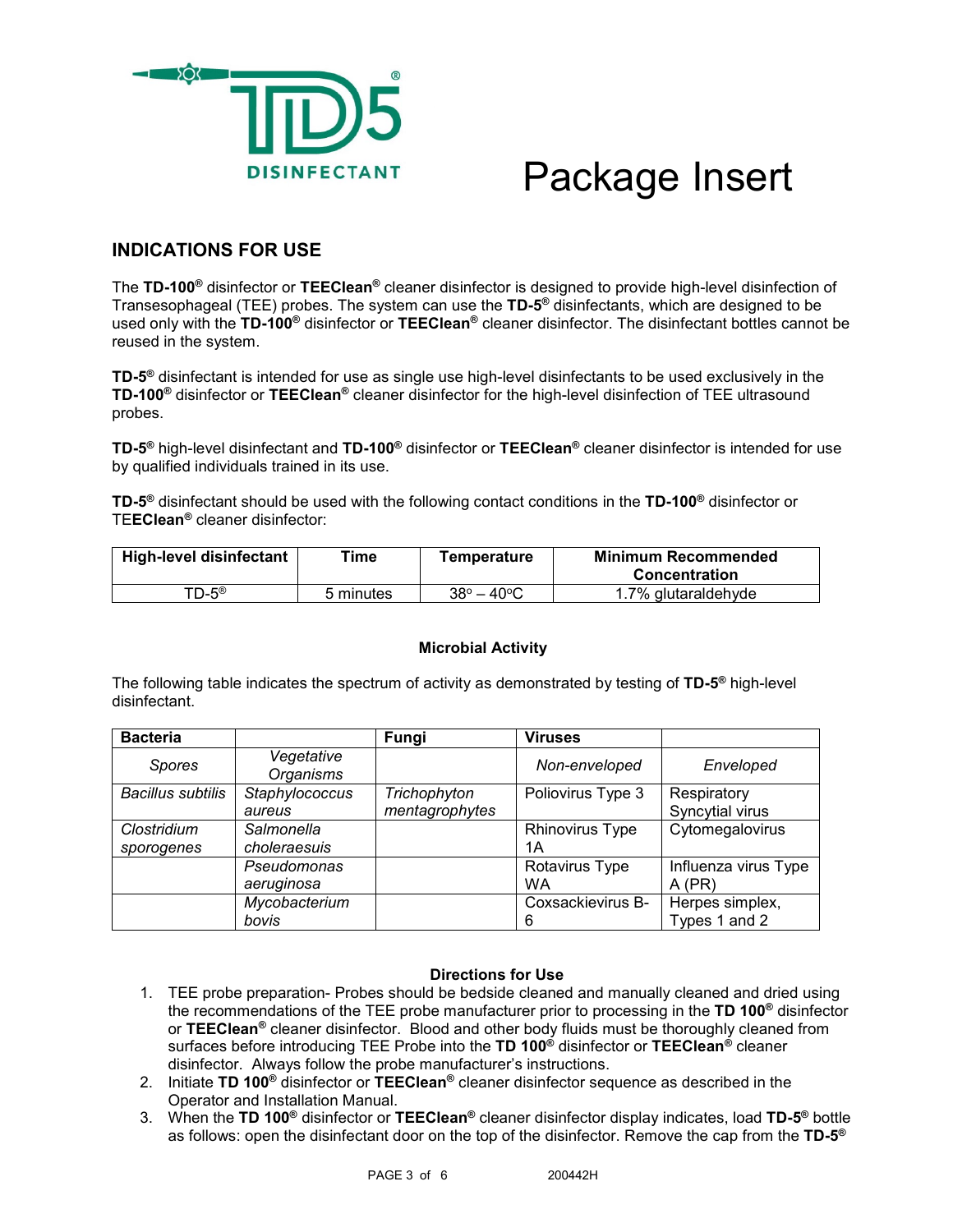

bottle exposing the inner aluminum foil seal. Check for any leakage from the bottle. Invert the **TD-5®** bottle and insert into the loading position. You will feel resistance as the piercer penetrates the foil seal. Push the bottle down and under the rear-positioning shelf. The disinfectant in the bottle will now drain into the reservoir. Retain the cap for use after the run is complete.

4. When run is complete, re-attached the cap and dispose of the capped bottle following procedures for clean plastic/paper waste.

## **Precautions**

- 1. Wear appropriate person protective attire: This includes nitrile gloves, chemically resistant gown or apron, and chemical goggles. Wear protective attire for the entire procedure.
- 2. TEE Probes MUST BE THOROUGHLY CLEANED and dried prior to disinfection, since residual contamination will decrease effectiveness of the germicide.
- 3. The user MUST adhere to the Operator and Installation Manual procedures since any modification will affect the safety and effectiveness of the germicide.
- 4. Observe standard precautions for medical instruments or equipment that are soiled with blood and/or body fluids. Blood and other bodily fluids should be disposed of according to approved hospital procedures.
- 5. Observe universal precautions for medical instruments or equipment soiled with blood and/or body fluids.

## **WARNING!**

**TD-5®** HIGH LEVEL DISINFECTANT IS HAZARDOUS TO HUMANS AND DOMESTIC ANIMALS. HARMFUL IF SWALLOWED, SPLASHED ON SKIN OR IN EYES.

 $\mathcal{L}\mathbf{N}$  KEEP OUT OF REACH OF CHILDREN

## **First aid measures**

- 1. General information: Remove contaminated, saturated clothing immediately. In the case of accident or unwellness, seek medical advice immediately (show directions for use or safety data sheet if possible).
- 2. Following skin contact: Wash immediately with soap and water. In case of skin irritation, consult a physician.
- 3. Following eye contact: After contact with the eyes, rinse with water with the eyelids open for a sufficient length of time, then consult an ophthalmologist immediately.
- 4. Following injestion: Do not induce vomiting. Rinse mouth followed by drinking a large quantity of water.. Seek medical attention.
- 5. Self-protection of the first aider: First aider: pay attention to self-protection.
- 6. Most important symptoms: Development of grey skin lesions upon spill contact with skin.
- 7. Indictions of immediate medical attention: Provide first aid, decontaminate area. Seek medical attention if eye contact or injestion occurs. See a physician if skin or eye contact results in irritation.
- 8. Notes to physician: Probable damage to the mucosa from oral exposure may contraindicate the use of gastric lavage.

## **Classification**

*Health*: Hazardous *Flammability*: None *Reactivity*: None *Contact*: Slight *Recommended safety equipment:* safety goggles, lab coat and proper gloves *Storage*: General storage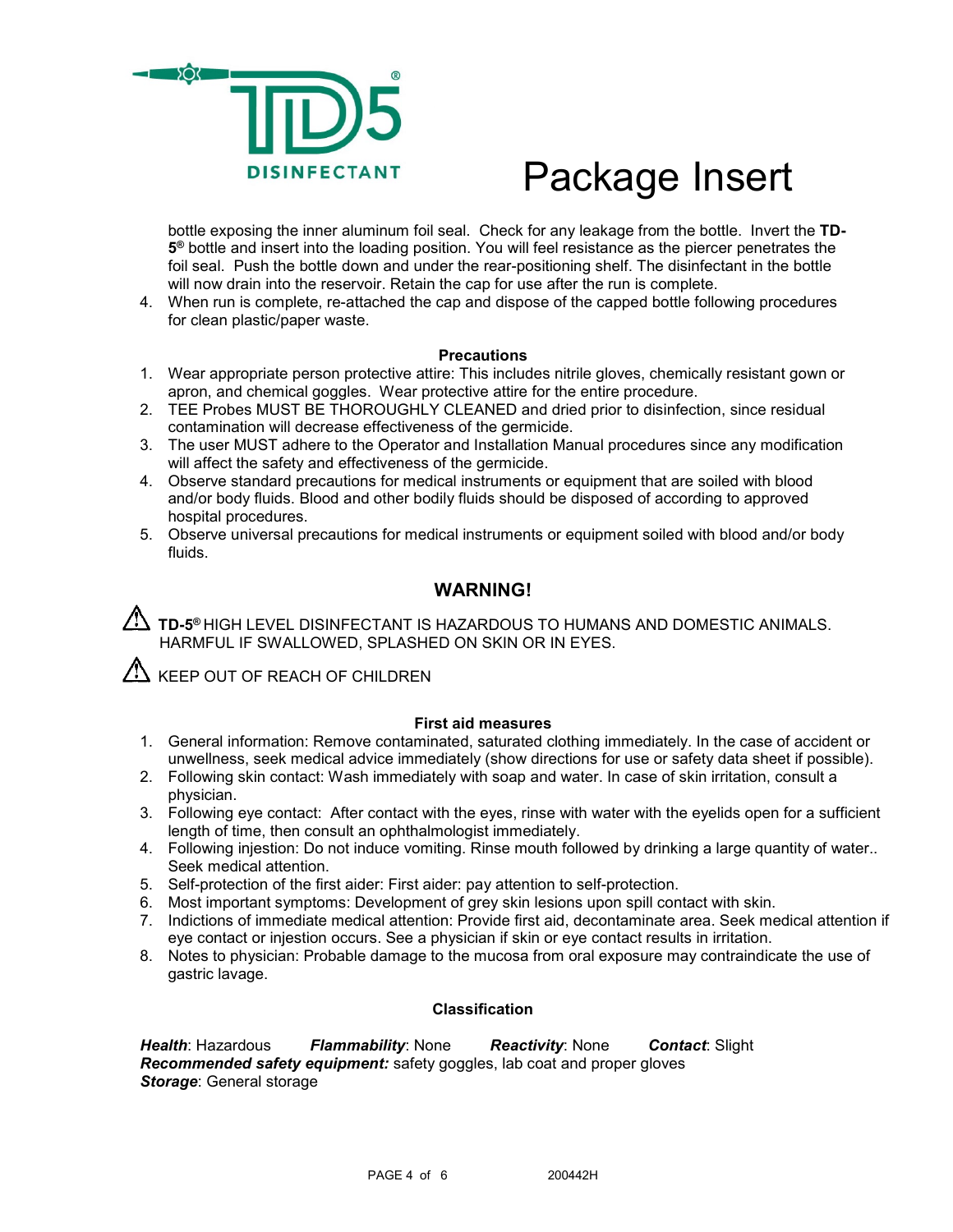

NFPA Ratings

Health =  $2$  Flammability =  $0$  Reactivity =  $0$ 



## **DANGER: Keep Out of Reach of Children, contains glutaraldehyde.**

In case of contact, immediately flush eyes or skin with plenty of water for at least 15 minutes. For eyes, get medical attention.

Harmful if swallowed. Drink large quantities of water and call a physician immediately. Probable mucosal damage from oral exposure may contraindicate the use of gastric lavage.

| Metals                     | Plastic & Elastomeric |
|----------------------------|-----------------------|
| <b>Stainless Steel 303</b> | <b>Buna</b>           |
| <b>Stainless Steel 304</b> | Acetal                |
| Stainless Steel 316        | <b>PVC</b>            |
| <b>Brass</b>               | <b>PVC Tubing</b>     |
|                            | $Viton - HK$          |
|                            | Nylon                 |
|                            | Santoprene            |
|                            | <b>EPDM</b>           |
|                            | <b>CPVC</b>           |
|                            | <b>HDPE</b>           |
|                            | Polycarbonate         |
|                            | Polysulfone           |
|                            | <b>ABS</b>            |
|                            | Polypropylene         |
|                            | <b>LLDPE Tubing</b>   |
|                            | PPS Composite         |
|                            | Kydex                 |

### **Material Compatibility**

Materials were tested at  $41\pm1\degree$ C for 420 hours (equivalent to approximately 5000 cycles).

GE, Philips and Siemens TEE probes are compatible with TD-5.

Material sample testing may not reflect compatibility of the germicide with finished medical devices. If questions arise regarding the compatibility of a device with TD-5, contact the device manufacturer.

## **Cleaning Agent Compatibility**

**TD-5®** high-level disinfectant is compatible with enzymatic detergents (Wavizyme®/Medizime®LF), which are mild in pH, low foaming, and easily rinsed from equipment. Detergents that are either highly acidic or alkaline are contraindicated as cleaning agents since improper rinsing could affect the efficacy of **TD-5®** high-level disinfectant solution by altering its pH.

## **Contraindications**

- 1. Use only in the **TD-100®** disinfector or **TEEClean®** cleaner disinfector, which has a built-in vapor management system.
- 2. Do not use in any manual or automated disinfecting system for medical devices other than the **TD-100®** disinfector or **TEEClean®** cleaner disinfector.
- 3. Not for use as a hand rub or hand wash. Do not use as an antiseptic.
- 4. Do not use for a surface cleaning agent for counters and equipment.